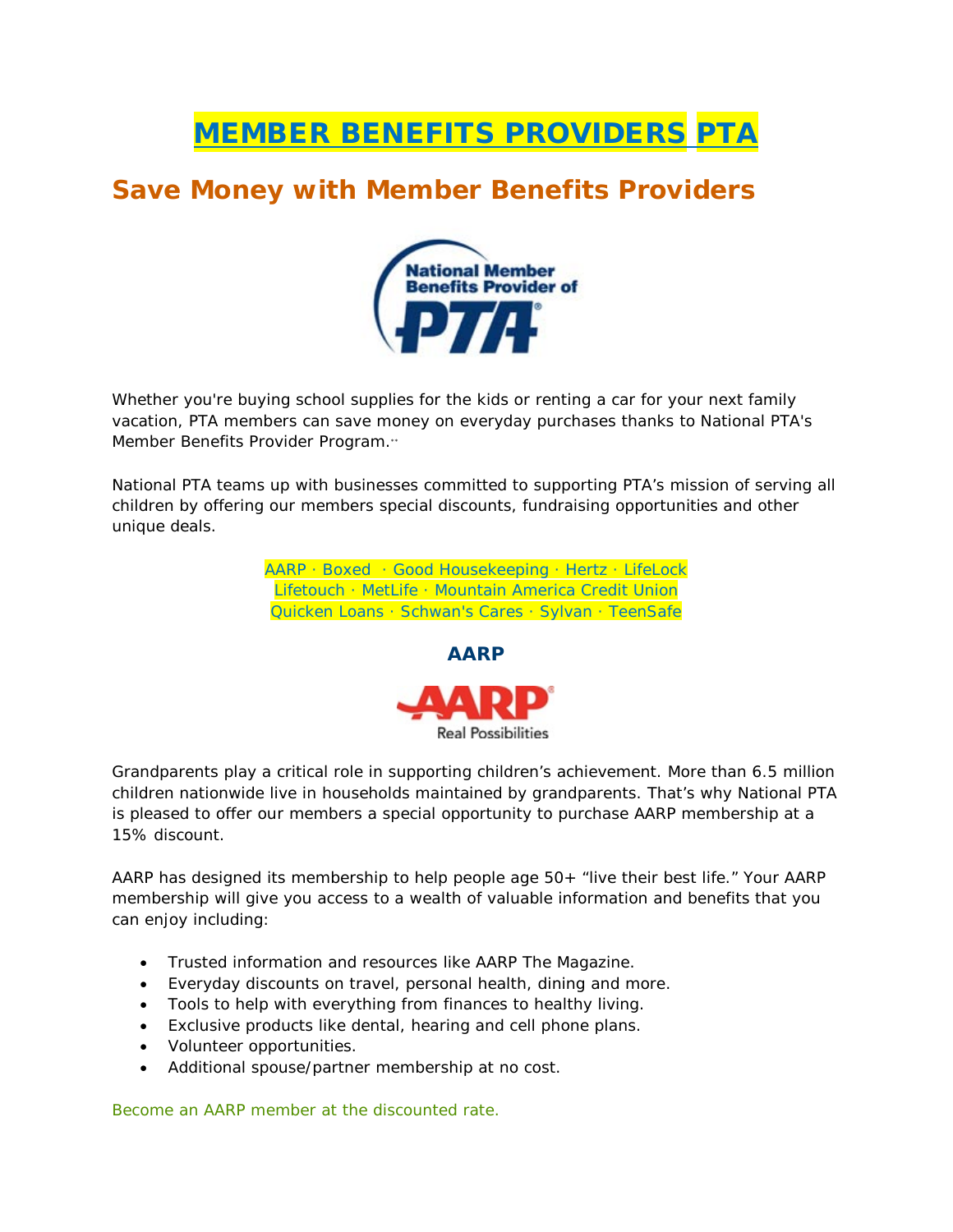

Boxed delivers bulk size groceries, household, classroom essentials, kids' products and more at low prices with no membership fees (that's right, no membership fees!).

Shop online at [Boxed.com](https://www.boxed.com/products/highlight/35/pta/) or on your phone or tablet using the free Boxed app for everything from pantry essentials, snacks and drinks, to soap, shampoo and sunscreen.

Save money, time and gas by shopping at Boxed!

PTA members get 15% off + free shipping on your first order so you can save even more for your PTA, school or home. [Get your exclusive Boxed coupon code here.](http://www.pta.org/members/contentLGI.cfm?ItemNumber=4514)

Boxed offers:

- No wholesale club or membership fees.
- Big sizes and even bigger savings on everyday essentials and hard-to-find favorites.
- Fast and free shipping on your first order (and most orders ship free after that too).
- Best-in-class customer support.

[Get your exclusive Boxed coupon code here.](http://www.pta.org/members/contentLGI.cfm?ItemNumber=4514)

### **Good Housekeeping**



Good Housekeeping has a special 12-month subscription offer exclusively for PTA Members!

For only \$6, you'll receive an entire year of this modern lifestyle magazine featuring great, useful content for busy women and moms—such as recipes for fast, delicious meals, budget-friendly style tips, ways to improve your health, and simple solutions to manage all aspects of your family life.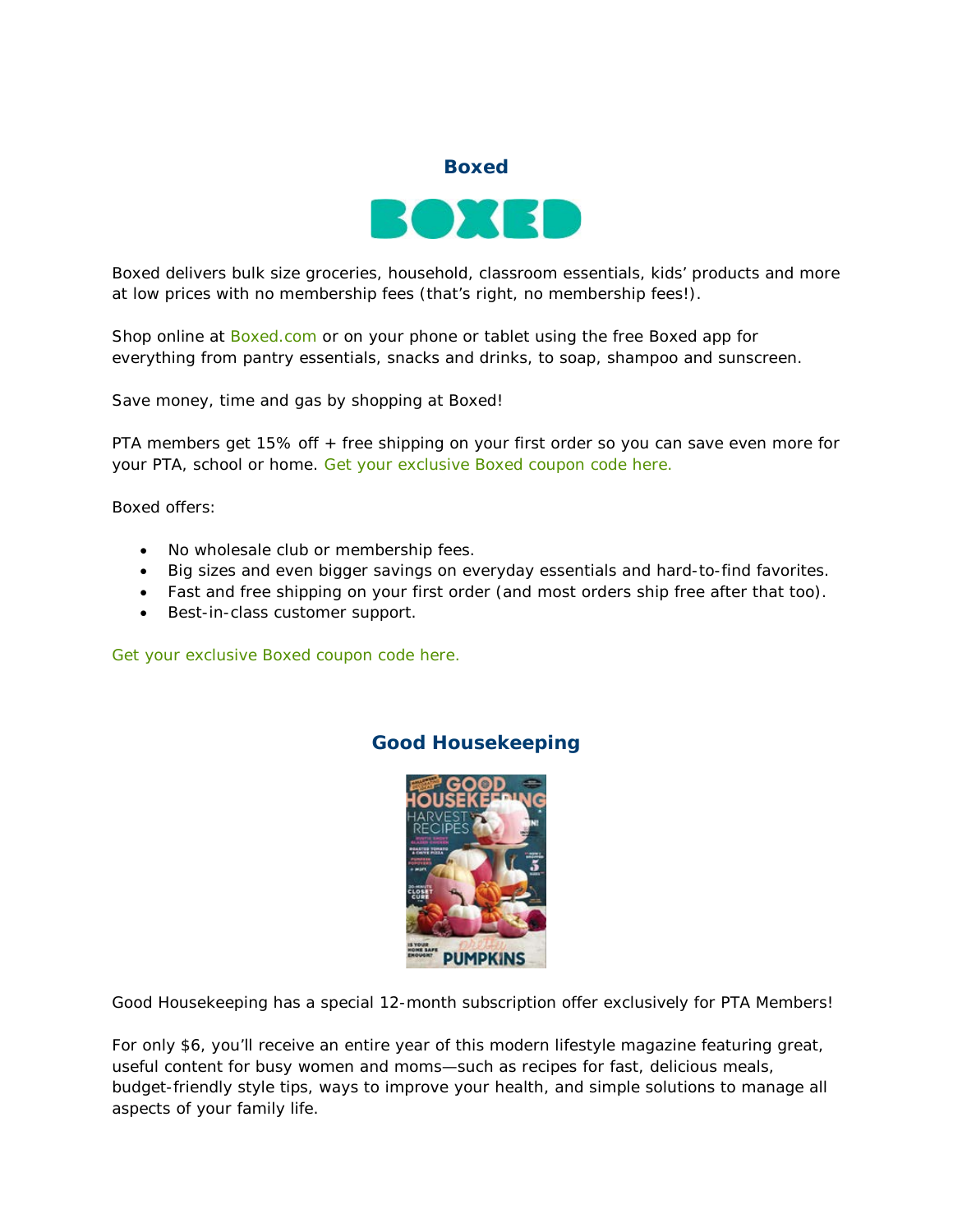[Log in](http://www.pta.org/members/content.cfm?ItemNumber=5007) to redeem this special PTA subscription offer.

#### **Hertz**



We're at the Airport and in your Neighborhood. The world's largest airport general use car rental brand, operating from approximately 10,090 locations in 145 countries, is proud to offer PTA members up to 20% off using discount **CDP# 1929580** every time you reserve.

#### **Hertz Benefits**

- Save up to 20% using discount **CDP# 1929580**
- FREE Child Seat with every rental
- Additional savings on Affordable Prepaid Rates
- Special promotions in addition to your discount
- FREE Hertz Gold Plus Rewards enrollment! Earn free rental days and receive expedited service!

#### **Hertz Gold Plus Rewards**

Enroll and receive expedited service, free rental days and special deals. [JOIN NOW!](http://link.hertz.com/link.html?id=5025270&LinkType=CBLK)

#### **More Savings**

[Hertz Special Offers—](http://link.hertz.com/link.html?id=28874&LinkType=HZLK&target=specialoffers/index.jsp?targetPage=Assn_Smallbanner_no3.xml)Check out the latest deals to use in addition to your discount. Just reserve with your discount **CDP# 1929580** and a Special Offer **PC#** and Save!

[Reserve online](http://link.hertz.com/link.html?id=28874&LinkType=HZLK) or call (800) 654-2210.



LifeLock, an identity theft company and Proud National Sponsor of PTA, is working with National PTA to help families create an open, evolving conversation about digital technology's role in our everyday lives, and empower them to make more positive, safer decisions.

To help you and your family live more freely in a digital world, LifeLock is offering a special LifeLock 30-day free\* trial plus 10% off membership. New enrollees can also add their children through the LifeLock Junior™ program at a 10% discount.\* To learn more about these offers, please visit [LifeLock.com](http://www.lifelock.com/) or call **1-800-LifeLock** and use promo code: **PTA**.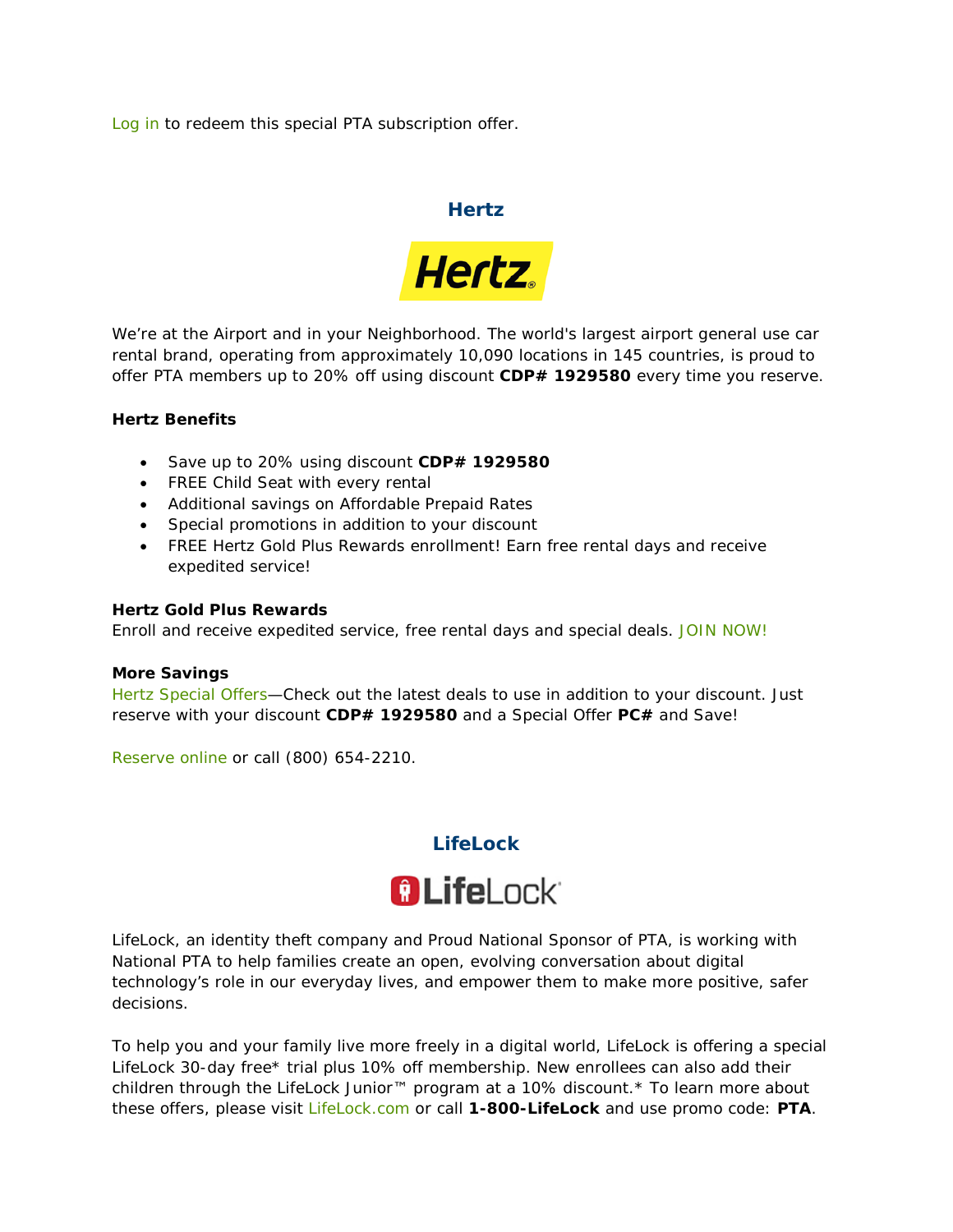## **Lifetouch**

Sifinant

Trusted nationally. Represented locally. Lifetouch serves the photographic needs of children and families across North America, in schools, studios and houses of worship. **PTA members:** print this iMemories [coupon](https://s3.amazonaws.com/rdcms-pta/files/production/public/iMemories%20PTA%20Web%20page.pdf) courtesy of Lifetouch.

## **MetLife Auto & Home®**





MetLife Auto & Home<sup>®</sup> has partnered with the

National PTA to provide members with access to valuable features and benefits, including special group discounts on auto insurance.

With [MetLife Auto & Home](http://www.myahprogram.com/PTA) You Can:

- Take advantage of group discounts
- Receive a discount for bank account deduction
- Save more with our Multi-Car Discount
- Choose from a variety of insurance policies to meet your coverage needs

Plus, if you decide to choose [MetLife Auto & Home,](http://www.myahprogram.com/PTA) they'll help you make the switch quickly and easily.

Learn more about the benefits of your group auto insurance program from MetLife Auto & [Home®](http://www.myahprogram.com/PTA) Call us today for a free quote (877) 491-5089. Or visit: [http://www.myahprogram.com/PTA.](http://www.myahprogram.com/PTA)

*MetLife Auto & Home is a brand of Metropolitan Property and Casualty Insurance Company and its affiliates: Metropolitan Casualty Insurance Company, Metropolitan Direct Property and Casualty Insurance Company (CA Certificate of Authority: 6730, Warwick, RI), Metropolitan General Insurance Company, Metropolitan Group Property and Casualty*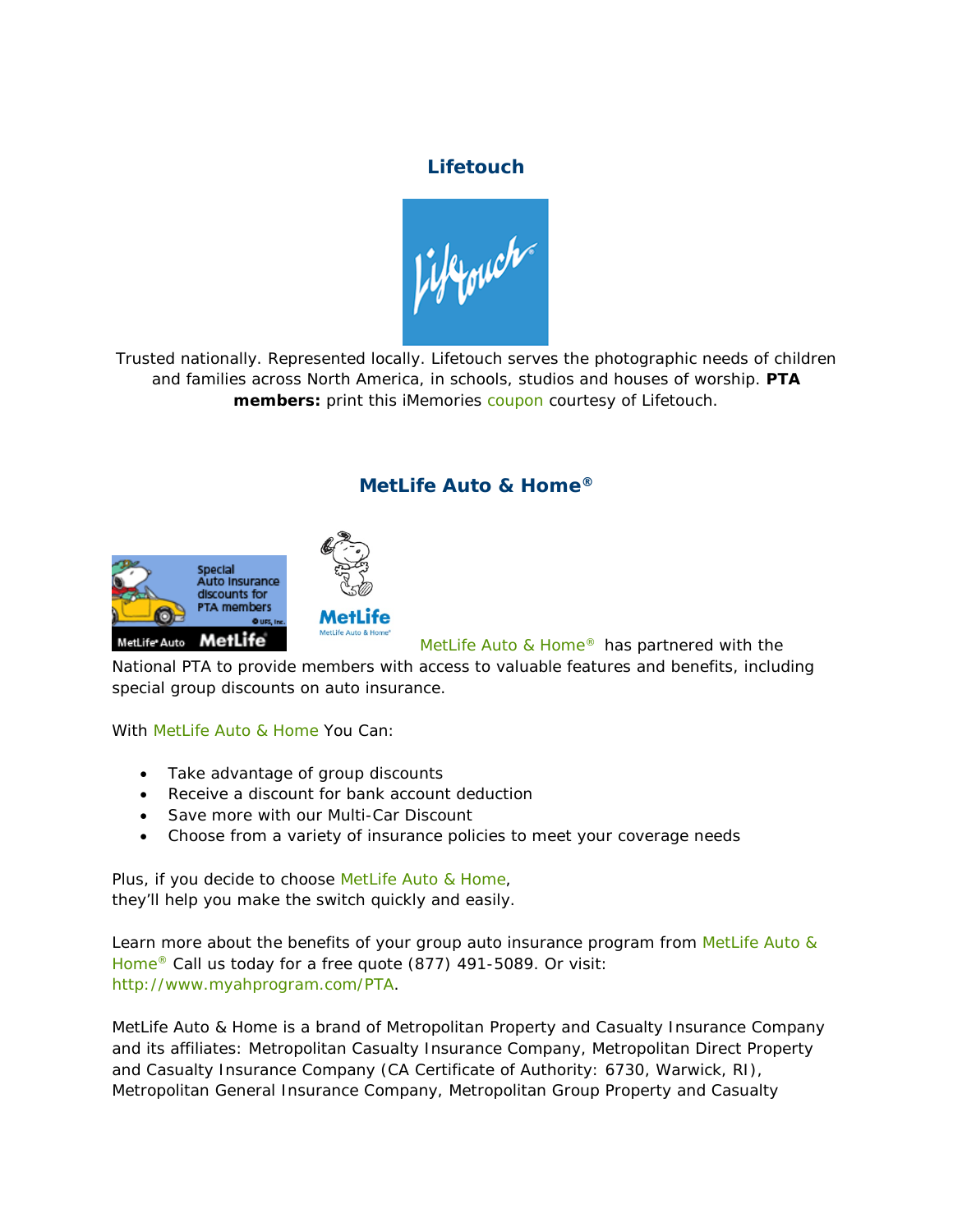*Insurance Company (CA COA: 6393; Warwick, RI) and Metropolitan Lloyds Insurance Company of Texas, all with administrative home offices at 700 Quaker Lane, Warwick, RI 02886. Coverage, rates and discounts are available in most states to those who qualify. © 2011 MetLife Auto & Home L0811200270[All States]*

## **Mountain America Credit Union**



Mountain America Credit Union supports a broad array of financial literacy efforts for both adults and youth. This financial education is aimed at helping individuals and families get on track financially, become motivated to take action and live balanced lives.

Mountain America has a successful history of working with local and State PTAs and is excited to offer unique benefits as a National PTA Member Benefit Provider:

- \$100 bonus when you open a new MyStyle Checking account with eStatements\*
- \$100 bonus for your local PTA when you open a new non-profit business account with e statements\*
- \$50 Refinance guarantee—We'll give you \$50 in cash if we can't save you \$50/month on a consumer loan refinance\*
- Free financial education resources

Visit [www.macu.com/PTA](http://www.macu.com/PTA) or call 1-800-748-4302 to get started.

\*Based on eligibility. Restrictions may apply. Visit [www.macu.com/pta](http://www.macu.com/pta) for full details, terms and conditions. Federally insured by the NCUA.



**Quicken Loans**

As part of the Quicken Loans Mortgage Insiders program, PTA Members and Families have the opportunity to receive these special benefits:

- \$500 cash back after closing\* plus a limited time \$750 credit\* toward closing costs
- Complimentary mortgage review to compare your mortgage options
- VIP treatment from a dedicated team of Home Loan Experts at Quicken Loans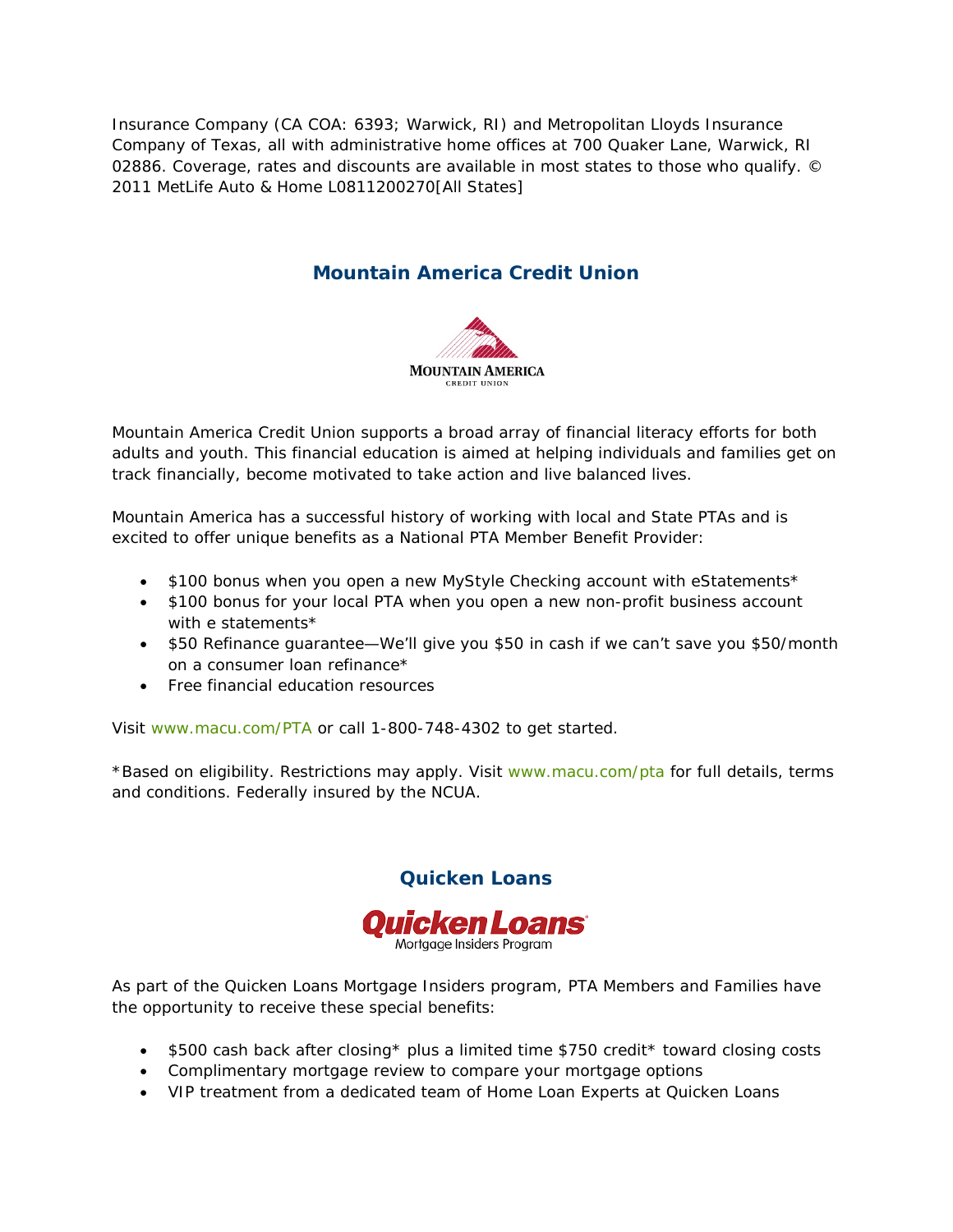#### **Call (888) 329-1084 or visit [VIP.QuickenLoans.com/PTA](https://insider.quickenloans.com/partner/pta/) to get started!**

## **Schwan's Cares - A Fundraising Network**



#### **Delicious Foods & School Funds Delivered**

Schwan's Cares: An online fundraising program delivers directly to your supporters' doors.

Bringing the best quality foods directly to families is what we have done exceptionally well for over 60 years. And Schwan's Home Service, Inc., through its fundraising program Schwan's Cares, is proud to have helped donate over \$10 million to local communities for education, non-profit and youth-sports programs.

With the Schwan's Cares fundraising program, your supporters enjoy our wide assortment of delicious foods while you earn funds for your organization. It's so easy.

Your organization receives 20-40% back during the first 45 days and 5% for the next 90 days.

- Home delivery of over 300 delicious family-pleasing foods
- No order forms
- We collect the payments so you don't have to

Raise funds for your organization while providing delicious foods from Schwan's Home Service for you and your supporters' families.

[Start fundraising today](https://www.schwans-cares.com/programs/200-pta-fundraising?agent_id=221)

**Sylvan**

Sylva

[Sylvan Learning](http://www.sylvanlearning.com/) and the PTA are teaming up to offer free and discounted educational resources for both students and parents. [Sylvan](http://www.sylvanlearning.com/) is the leading provider of tutoring to students of all ages, grades and skill levels with more than 30 years of experience and nearly 800 centers located throughout North America. Sylvan's trained and certified